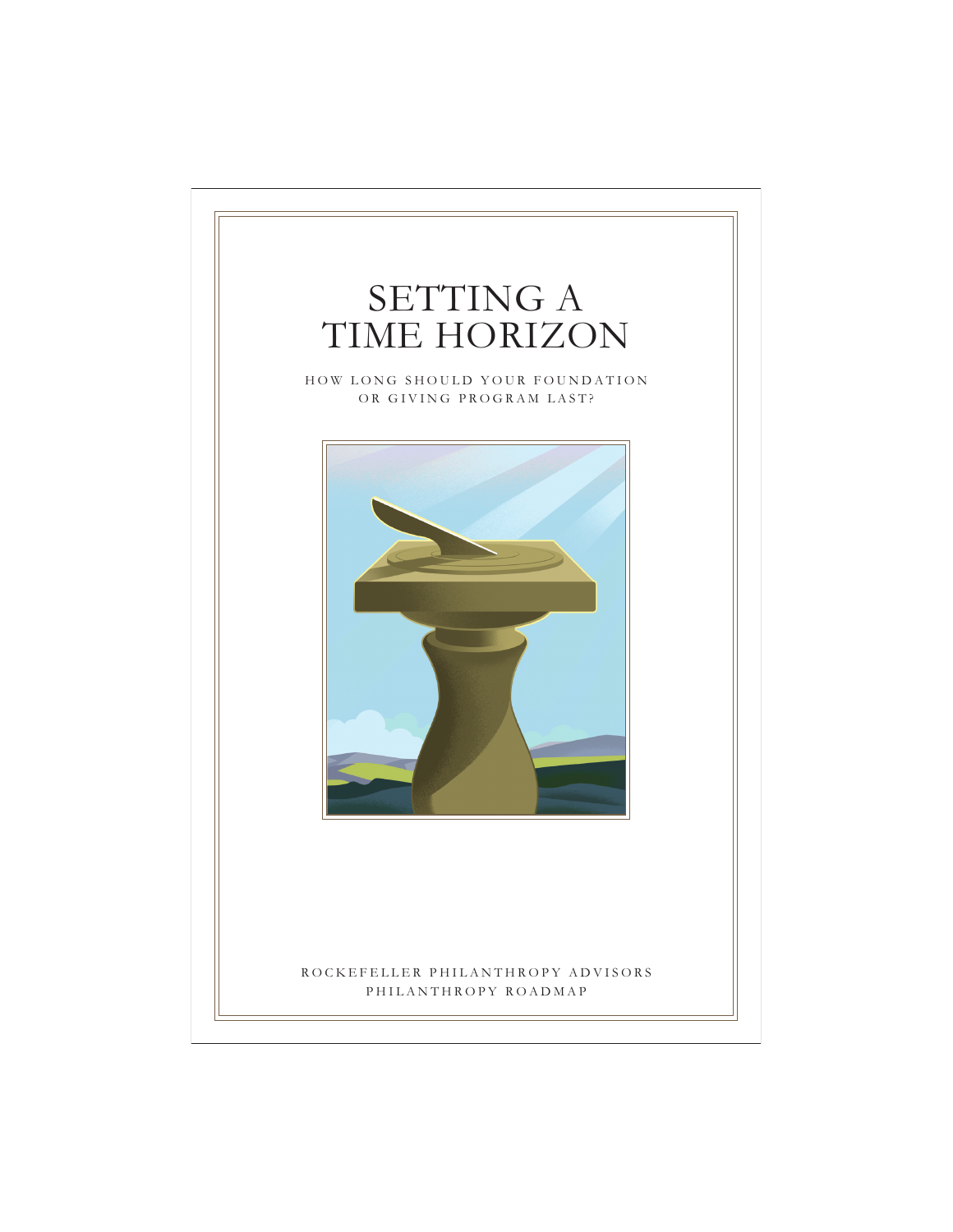How long should a giving program or foundation last?

Is it best for donors to distribute all their philanthropic resources before they die?

Should a giving program or foundation be established with a defined goal and endpoint?

Or is it most effective to endow a foundation so its giving can be ongoing?

Many donors consider the time horizon of their philanthropy only after they have been giving for some years. Perhaps they created a private foundation thinking that endowing in perpetuity was not only the norm, but the only way to set things up. Perhaps their lawyer prepared the papers and they signed them without even being aware they had a choice. Perhaps they are reconsidering their positions after learning about respected philanthropists, like Bill and Melinda Gates, who plan to spend all their resources within a limited time. Perhaps they are simply undecided.

In any case, both new and experienced donors have become far more thoughtful about the time frame of their giving. And setting a use-by date for philanthropy has become a common consideration. Conscious philanthropy often pays dividends for donors. And effective giving usually relies not just on how we decide to give, but for how long.

All of which begs another question: Where's the time horizon for your philanthropy?

Part of our "Philanthropy Roadmap" series, this guide discusses some of the main ways to evaluate and set a time horizon for giving. Written for established and emerging philanthropists, it looks at four main options:

 $G$  *IVING WHILE LIVING* **DEF IN ING AN ENDPO INT TO A PART ICULAR PH ILANTHROPY ENDOWING IN PERPETUITY OTHER APPROACHES** 

(A very brief summary of the advantages and drawbacks of these options can be found at the end of this guide.)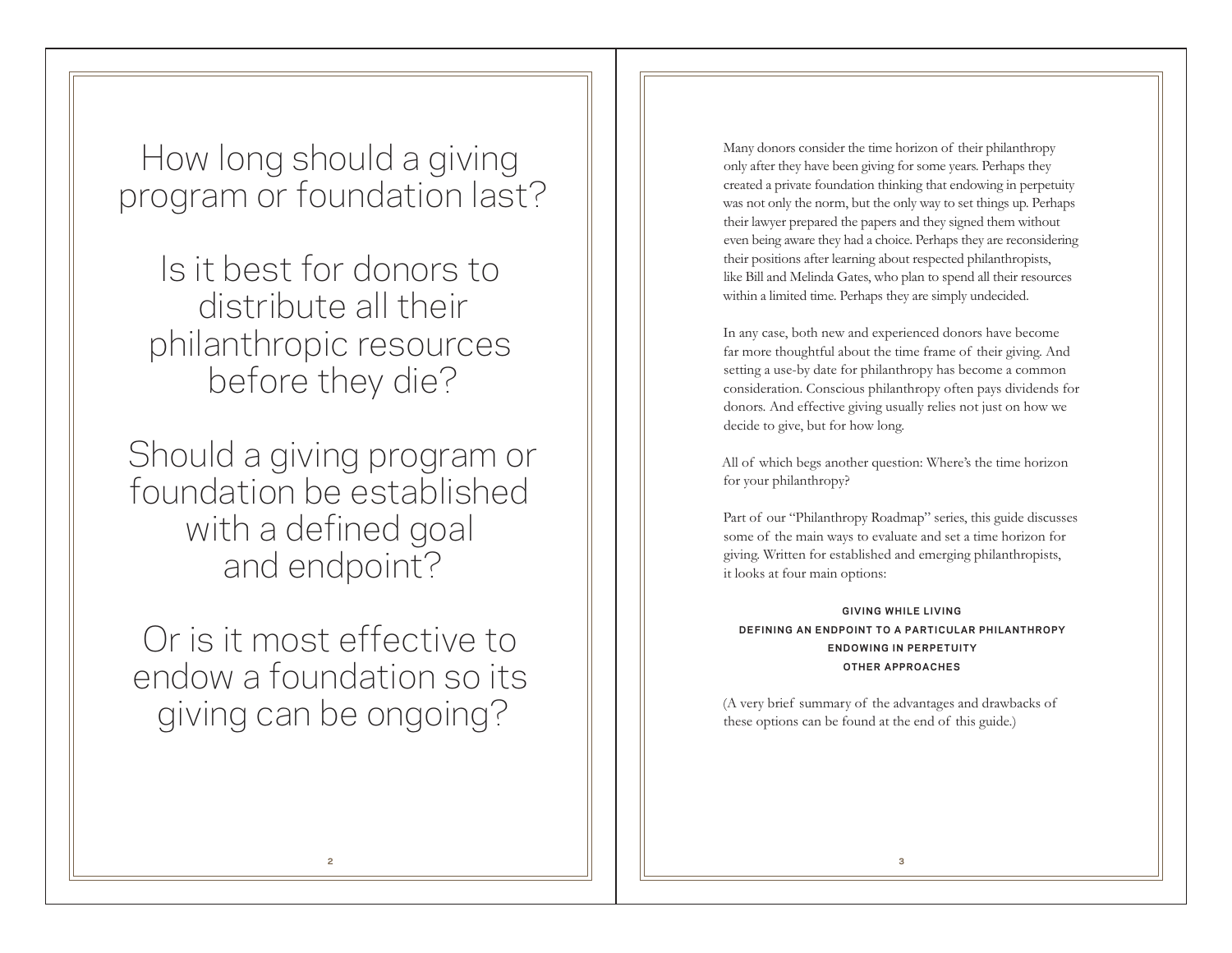*Nota bene*—Setting a time horizon is a decision that logically follows others in the philanthropic journey. Determining your values and motivation, finding your focus and approach, and thinking about how you will evaluate the results of your giving all have a bearing on whether you want to make your giving more immediate (and finite) or ongoing. Our other guides namely "Your Philanthropy Roadmap," "First Steps in the Philanthropic Journey" and "Knowing Your Motivation" all may give helpful perspective and context on this process.

## **THE PHILANTHROPIES WILL SUNSET, BUT THE GRANTEES WILL LIVE ON THE ANDREA AND CHARLES BRONFMAN PHILANTHROPIES**

illionaire Charles Bronfman<br>is the former co-chairman of<br>liquor giant Seagram. He and his late wife Andrea made a reputation in the philanthropic world by rejecting the idea of a foundation in perpetuity. Instead, they promised to exhaust the endowment of the Andrea and Charles Bronfman Philanthropies by 2016, spending both capital and income. "My wife and I decided we didn't want to rule from the grave," said Mr. Bronfman. "We knew that our philanthropic values would live on through our children. By choosing a spend-out date, we knew we had a deadline for making sure the projects we were incubating and seeding were sustainable long after the foundation closes its doors." The basic philosophy was that the limited life of the foundation would "place the emphasis on the work, not the organization." By 2011, their giving-while-living strategy was on course. They had given \$325 million to 1,700 organizations. A large chunk of the funding (\$59 million) went to operating support for ten organizations the Bronfman Philanthropies incubated and developed over the years. Charles Bronfman's children helped create

two of these organizations. (The major areas of focus include: enhancing and preserving Canada's history and heritage, nurturing the unity of the Jewish people, and improving the quality of life in Montreal, New York and Israel.) Transitioning these organizations to independence is a funding priority for the years 2011–16, as is the attempt to be transparent with grantees about the levels of funding they can expect. The Andrea and Charles Bronfman Philanthropies also want to be transparent about the process of ending their grantmaking and will attempt to chronicle the dynamics, challenges and choices they face.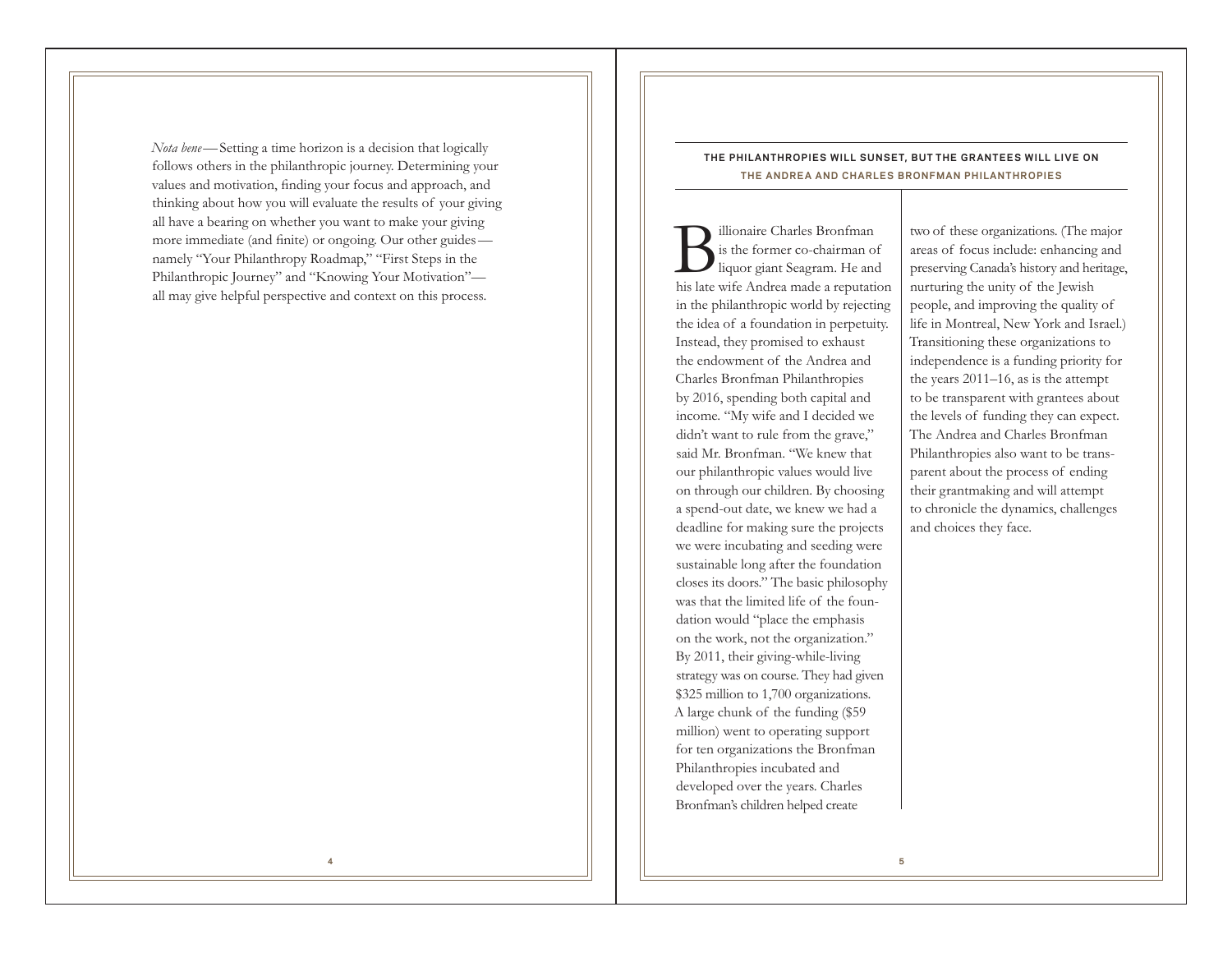# A FEW FIGURES TO START

The optimum lifespan for a foundation or giving program is shaped first by the values and goals of the donor. That said, understanding general trends often lends valuable perspective to the decision-making process. In 2009, the Foundation Center released a survey of 1,074 U.S. family foundations.

## **HERE ARE SOME OF THE KEY RESULTS**

Most family foundations (63 percent) seek to operate in perpetuity.

A small segment (12 percent) plan on spending down their endowments or have decided to set an endpoint on their operations.

Twenty-five percent of all foundations surveyed say they are undecided —either because they haven't discussed the issue or because there is uncertainty about the family's future involvement in the foundation.

## **THE SURVEY ALSO OFFERED THE FOLLOWING OBSERVATIONS**

Most family foundations (55 percent) don't specify either perpetuity or lifespan limits in their founding documents.

Smaller, newer family foundations are more likely to set a limited time horizon on their giving —three times more likely if the main donor is alive.

On the following pages, we explore four major options as you begin to consider—or re-consider—the time frame of your giving.

## **FOUR REASONS TO GIVE BEFORE YOU DIE JOHN HUNTING AND THE BELDON FUND**

In 2009, an environmental philan-<br>thropist marked the shuttering of<br>his foundation with great satisfaction. Why? It was the final step in his grand experiment in limiting the time horizon of his philanthropy. In a report appropriately called "Giving While Living," the foundation tells its story:

"The Beldon Fund was created in 1982 by John Hunting, a longtime environmental philanthropist and the son of an early executive of Steelcase, the world's leading manufacturer of office furniture. When Steelcase went public in 1997, Hunting sold his stock and endowed Beldon with \$100 million, setting the foundation on a new course …Hunting committed to spending out all the foundation's assets and income in ten years … Hunting gave four reasons for spending out:

Foundations should have a limited lifespan. Hunting believed … that today's donors need to solve today's problems. He also cautioned that donors who established their foundations in perpetuity risked having them captured by trustees who would not follow the founder's intent.

**1**

#### **2**

Intergenerational transfer of wealth would replenish the philanthropic well. In 1998, when Beldon announced its plan to spend out, the stock market was soaring and billions of dollars were expected to change hands from an older generation of Americans to a younger generation.

**3**

A desire to enjoy the results of his philanthropy in his lifetime. Hunting was in his late 60s when he made the decision to spend out Beldon's assets, and he wanted to see the results of his giving. He also believed that a limited time frame helps focus grant making.

**4**

Environmental problems can't wait. Perhaps the most compelling reason for Beldon's spending out was the accelerating pace of environmental destruction. Global warming had emerged as a major, immediate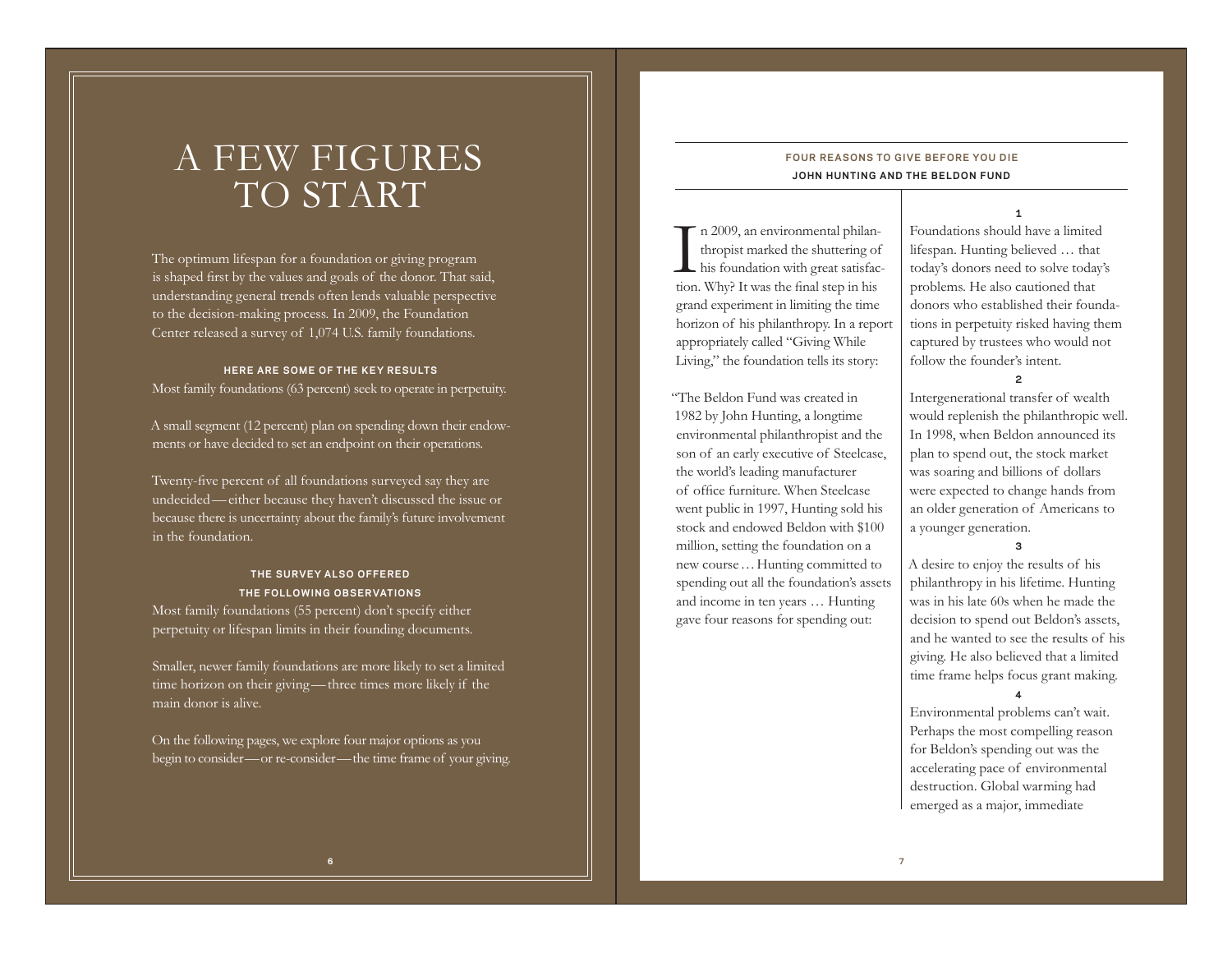concern—1998 was the hottest year on record at the time—and Hunting felt that to delay was to court environmental catastrophe. Saving money for future spending, he reasoned, made no sense when there may be no future."

The Beldon Fund ended up focusing on environmental health and environmental advocacy in key states. Among its achievements, it counts the passage of a new law in Congress banning toxic chemicals in consumer goods and the development of key advocacy organizations.

"Saving money for future spending … made no sense when there may be no future."

"It's a lot of work when you are over 65 to start a giving program. It doesn't happen overnight. If you want to give it away, think about giving it away while you are alive because you'll get a lot more satisfaction than if you wait until you're dead."

**CHUCK FEENEY, FOUNDER OF THE ATLANT IC PH ILANTHROP IES (\$5.5 BILLION IN GRANTS AS OF DECEMBER 2010)**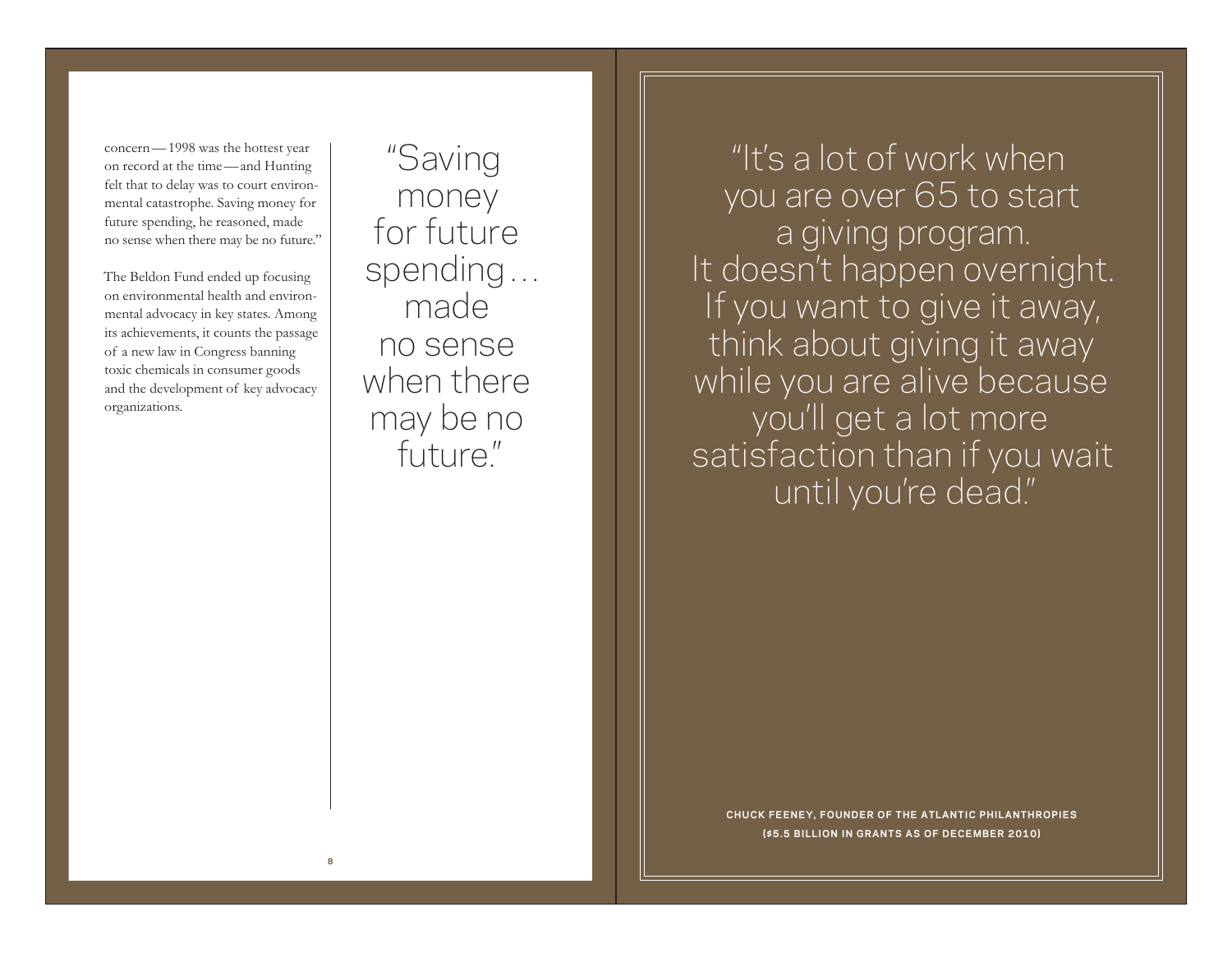# GIVING WHILE LIVING

For some donors, a sense of urgency impels them to use their resources now. They want to create social change to improve present conditions and address immediate problems. Many of these highly engaged donors think in terms of making big investments to achieve scale and garner significant social returns.

Giving while living also protects donor intent from what some perceive as the inevitable drift from a founder's focus to the priorities of subsequent stewards.

In short, the approach offers control, the opportunity for hands-on involvement and the flexibility to bring giving to scale to increase impact. Donors who have chosen this path also report great personal satisfaction.

Of course, the challenges should not be underestimated. Giving on a deadline can require complex planning and timing, and can increase the need for collaboration. The ability to make sustained, long-term commitments to an ongoing area like education is, by definition, limited.

Funders who favor giving while living answer such criticism by pointing out that the needs of future generations are best addressed by future donors who possess relevant knowledge as well as resources.

The Atlantic Philanthropies is set to become the largest foundation in history to spend down its endowment when it closes its doors in 2020. John Healy, Atlantic's director of impact assessment, says the foundation—created by entrepreneur

Chuck Feeney—prefers to spend its endowment on the problems of today, rather than "pretend that we can deal with the problems of future generations."

And Mr. Feeney himself had an interesting insight on the effectiveness of the approach. When the market dropped precipitously in 2008, Mr. Feeney told *The New York Times,* "Just think, if wealthy people had given away more of the money they had over the last decade, they wouldn't have lost it."

## **A PIONEER IN SPEND-DOWN GIVING JUL IUS ROSENWALD**

ulius Rosenwald created a founda-<br>tion with the wealth he earned as<br>founder of Sears, Roebuck &<br>Company, and stipulated that all the funds be spent within 25 years of his death; the Foundation closed in 1948, having granted \$63 million.

Mr. Rosenwald founded Chicago's Museum of Science and Industry. He endowed the Tuskegee Institute and served on its board for 20 years, working closely with Booker T. Washington. In the American South, he showed innovation by using \$4 million as matching funds to support the building of more than 5,300 schools and teachers' homes.

But while his contemporaries Andrew Carnegie and John D. Rockefeller were building foundations that would limit giving to establish endowments in perpetuity, Mr. Rosenwald insisted that "the generation which has contributed to the making of a millionaire should be the one to profit by his generosity."

A sense of pressing immediate needs also drove his decision to reject the perpetuity model. He expressed his philosophy this way: "Permanent endowment tends to lessen the amount available for immediate needs; and our immediate needs are too plain and too urgent to allow us to do the work of future generations."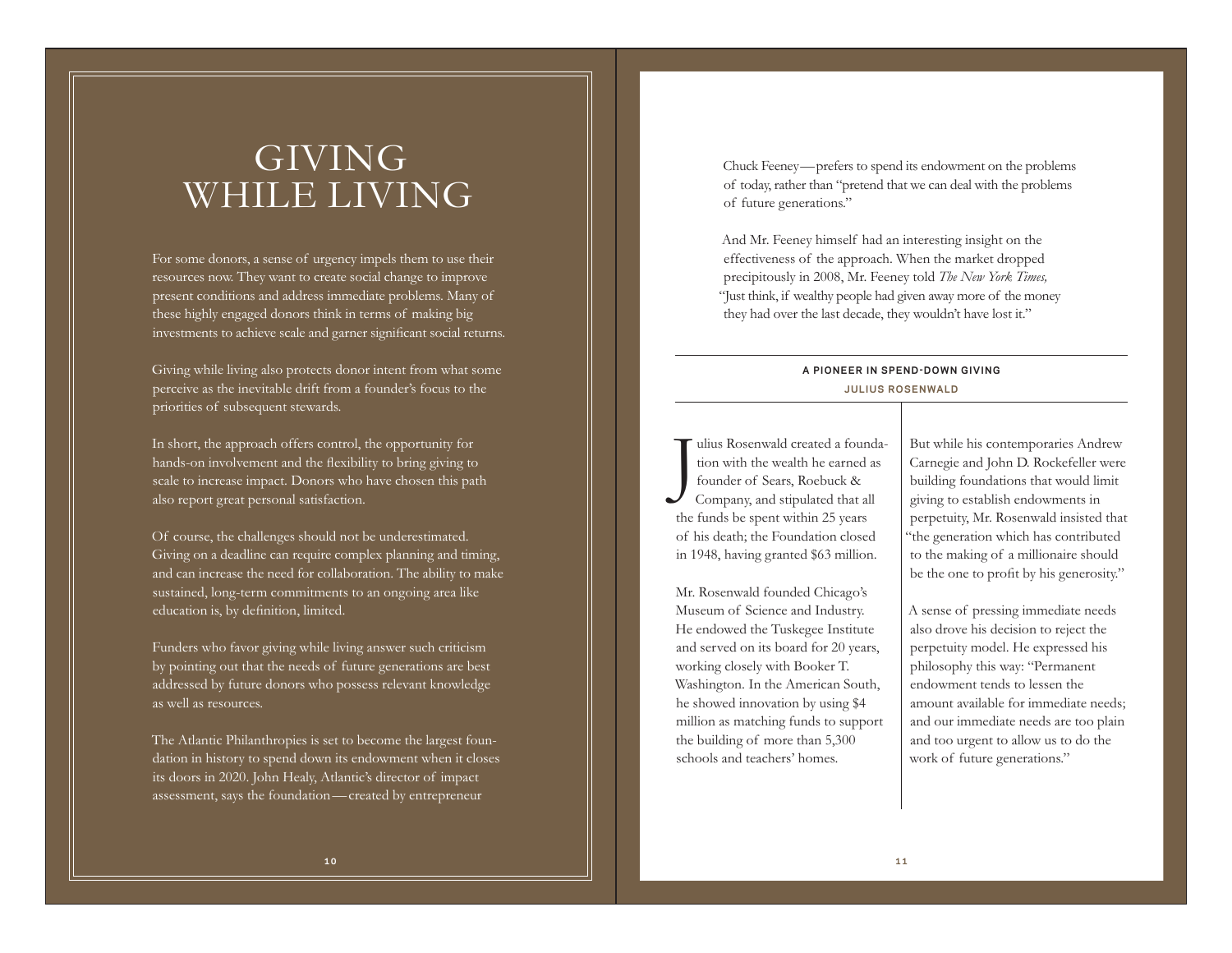"These new-style donors think of projects—multifaceted, multipronged efforts that involve significant capital so they are more likely to invest capital, not just income. Many of these newer donors also have a lot of confidence. They've made a fortune, and they believe that the next generation will make its own."

## **MELISSA BERMAN PRESIDENT AND CEO OF ROCKEFELLER PHILANTHROPY ADVISORS**

## DEFINING AN ENDPOINT

Some philanthropists use an aggressive results-oriented approach to carry out their giving strategy. For them, giving is most effective—and most likely to pull others in to leverage funds when there's a defined goal to be achieved by a certain date.

The strategic thinking behind this limited time horizon often includes the following points:

Many social problems are most effectively fought by committing as much funding as possible while the issues are current and relevant.

This early and intense funding can have a more decisive impact than smaller long-term grants from foundations that protect their endowments.

Problems change over time, and a foundation endowed in perpetuity may not be flexible enough to work on new and unpredictable issues as they arise, due to outdated missions.

It's worth remembering, however, that the management demands on such an approach can be considerable. The deadline for ending giving, while seen by some as a great advantage, can become cumbersome if it is artificial. Addressing large social problems is rarely straightforward. And donors who want to achieve results in a limited amount of time may find they have underestimated the challenge.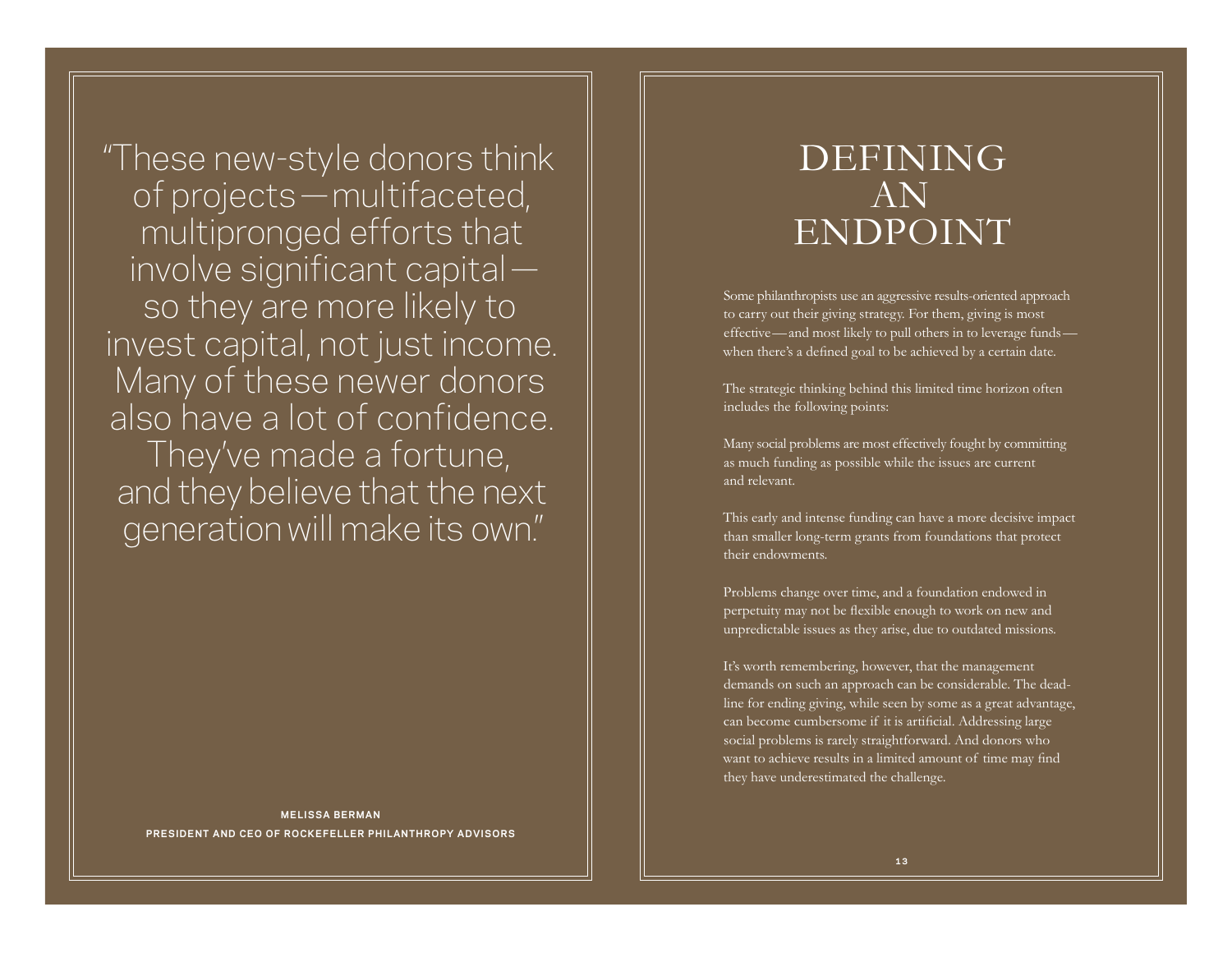Still, some philanthropic advisors tell their clients that the social investment they make through grants has far greater returns than the potential financial earnings of the foundation's endowment.

Paul Jansen is one of the founders of the nonprofit practice of McKinsey & Co. and remains a director emeritus of the organization. He says that for foundations to give only the five percent minimum per year represents "a tremendous cost to society." Foundations' endowments exist, he argues, to do social good. It's just a matter of when the benefit happens; in his opinion, the sooner the better.

## **AVO ID ING THE FATE OF HENRY FORD I I JOHN M. OLIN**

In strate came from the ammunition and chemicals business, and his philanthropy was dedicated to defending free enterprise in America. John M. Olin had an intense interest in how the law can influence economics, and his foundation made significant grants to developed programs in this area at some of the nation's most distinguished law schools—Stanford, Virginia, Yale, Harvard and the University of Chicago. He also supported influential conservative think tanks like The Federalist Society and The Heritage Foundation.

He began the John M. Olin Foundation in 1953, but his giving was not initially strategic. That changed in the mid-70s when he decided on his free enterprise focus and also determined that his foundation would have a lifespan limited to no more than 25 years after his death.

Mr. Olin was strongly influenced by Henry Ford II's resignation as Ford Foundation trustee. (Henry Ford II had helped build the modern Ford Foundation, serving as its chairman in the 1950s, but he lost control of the

board and quit in 1977, over disagreements with the board's direction.)

To avoid such a fate, Mr. Olin wanted to make sure that trustees serving on his foundation would always be people who knew him and would respect his wishes. The John S. Olin Foundation was wound down in 2005.

His foundation would have a lifespan limited to no more than 25 years after his death.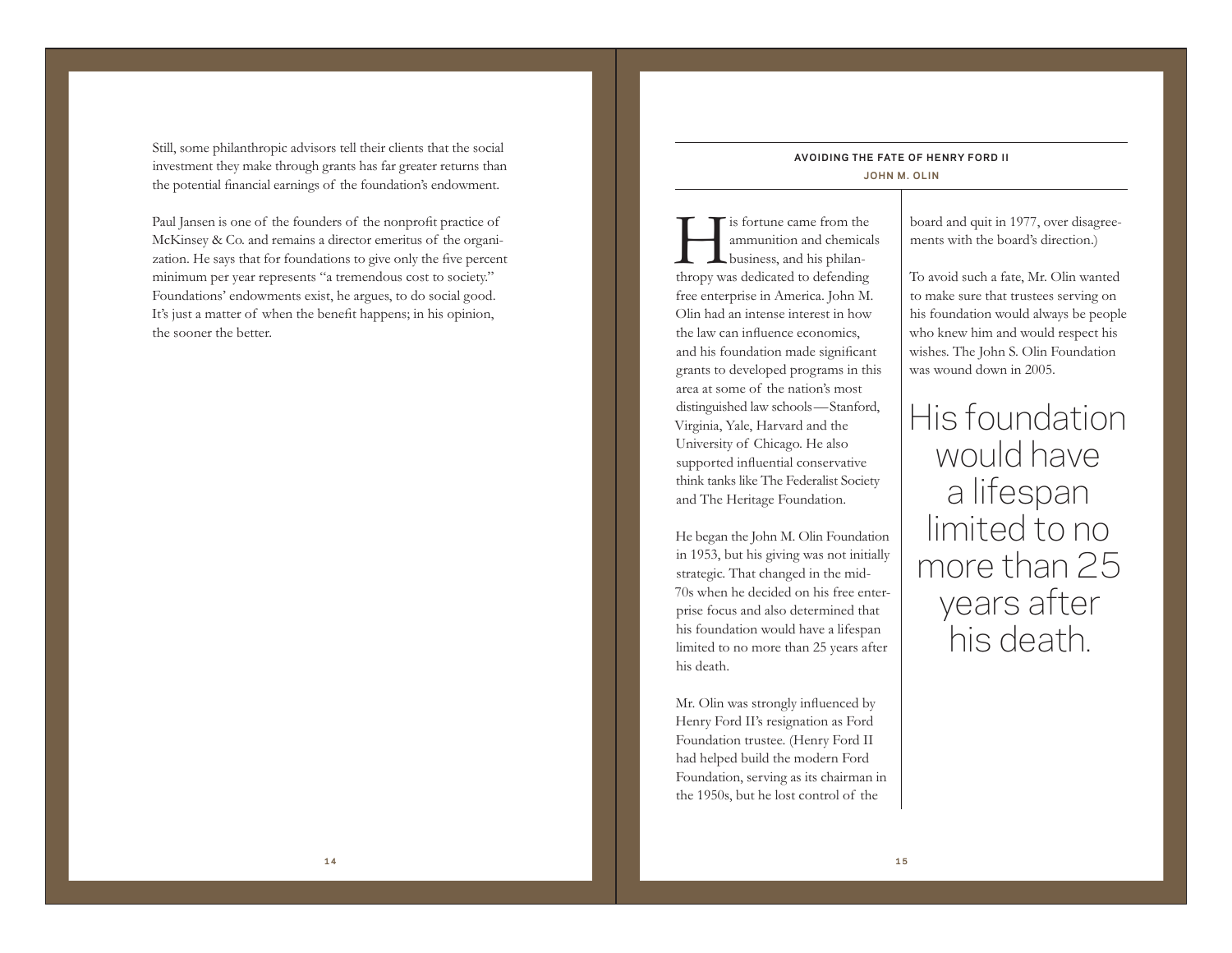## **URGENT PROBLEM + LIMITED TERM = REMARKABLE SUCCESS THE AARON DIAMOND FOUNDATION**

 $\tau$  n 1984, Aaron and Irene Diamond<br>decided to give a significant portion<br> $\zeta$  of the money he had earned in real estate to the people and institutions of New York. Aaron Diamond died later that same year, but his wife went forward with their philanthropy as well as their plan to put a ten-year term limit on their foundation. Irene Diamond was driven particularly by a sense of urgency about the growing AIDS epidemic.

Because of complications due to the liquidation of Mr. Diamond's estate, the new foundation had two years to perform research before the ten-year countdown began. Then, between 1987 and 1996, the foundation awarded more than \$200 million in grants. It focused on education and culture, but is best remembered for its funding of AIDS research. In 1991, it helped create the Aaron Diamond AIDS Research Center, under the direction of Dr. David Ho. The center subsequently pioneered the use of combination drug therapy (protease inhibitors) to treat the disease — helping to dramatically reduce the death rate from HIV. The foundation spent \$50 million on AIDS research, making it

the largest private supporter of such research in America at the time.

"Without the infusion of large sums of money," said Vincent McGee, former executive director of the foundation, "the research would have been delayed. We would have never seen the results that we did as soon as we did."

"Without the infusion of large sums of money, the research would have been delayed."

# ENDOWING IN PERPETUITY

The most popular time limit for philanthropy is no time limit at all. Here, we look at some of the major reasons why:

#### **FAMILY**

One of the strongest arguments in support of ongoing foundations is that they can create unity and continuity for philanthropic families. Encouraging engagement down the generations and sharing values and responsibilities are key goals for many families who give.

#### **PHILANTHROPIC CAPITAL**

Endowed foundations create the "capital market" for nonprofits an ongoing source of potential funding. Typical investment policies of foundations in perpetuity call for spending a small amount of the endowment and investing the rest. This strategy, often based on the tax code's minimum payout of five percent for private foundations, not only provides a capital market, it literally grows the amount of money that is given over the long-term.

## **DEVELOPMENT OF STAFF AND INSTITUTIONAL EXPERTISE**

Some foundations use their endowments to invest in the knowledge and expertise of their staff. When foundations have more resources to devote to the size and quality of their staff, they may be more likely to find smaller or newer grassroots organizations to fund that might otherwise have gone unnoticed.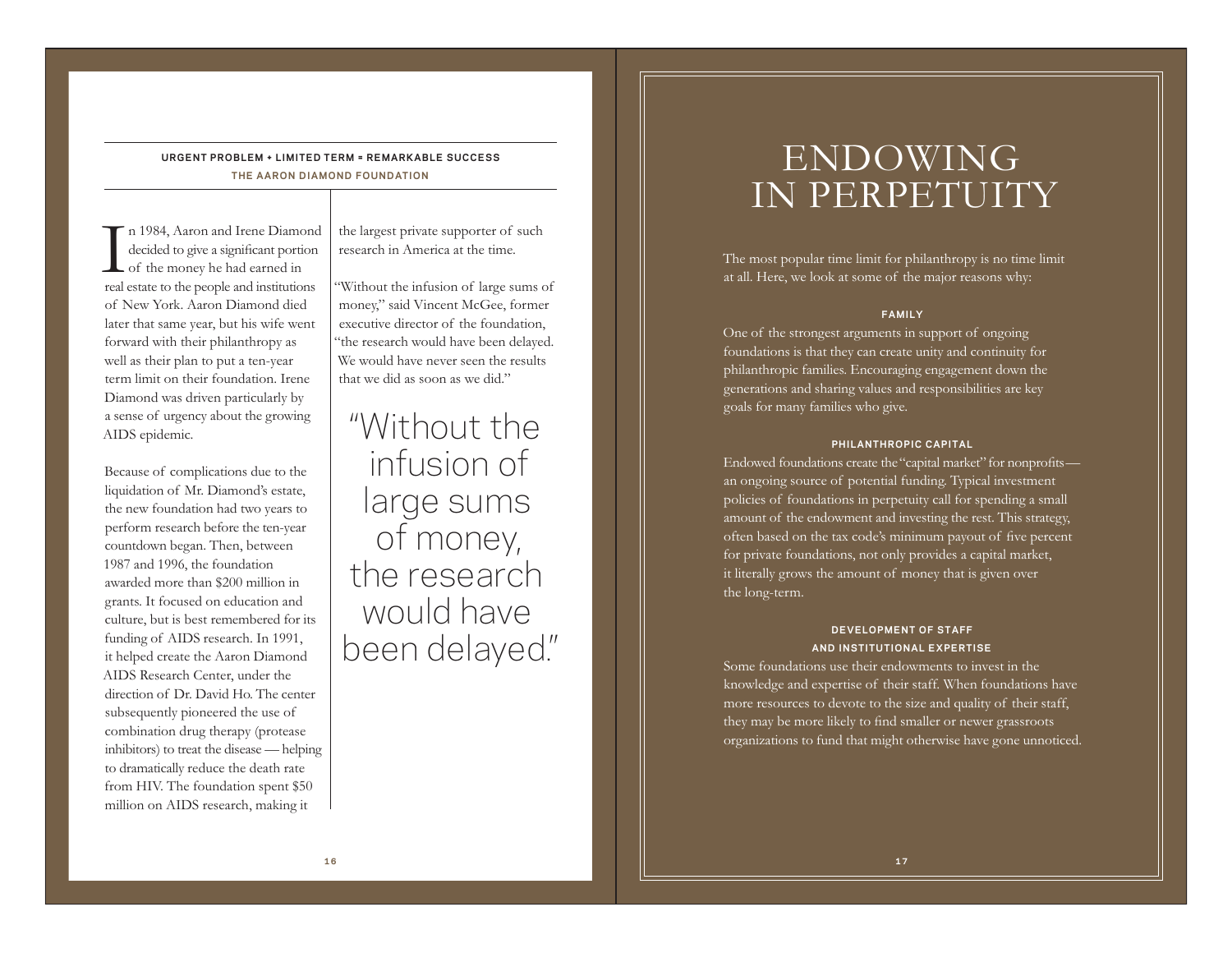### **LONG-TERM PERSPECTIVE AND PRESENCE**

Foundations that grow through time and examine the problems of the world from a long-term perspective can build long-lasting institutional relationships and maintain ongoing programs to meet ongoing needs. (Students, for example, are likely to require college scholarships for the foreseeable future. Funding such scholarships provides a long-term service to society.) It's interesting to note that in the U.S., many of the largest foundations take a long-term approach to philanthropy.

### **FUTURE-ORIENTED**

Donors who create foundations in perpetuity are investing in future philanthropic capability. Their investment/spending policies not only guarantee resources will be available in years to come, they underline the concept that future giving is just as important as current philanthropy.

### **PERSONAL LEGACY**

There remains a power and a romance about leaving a personal legacy that serves others. Such ongoing philanthropy does more than provide a way for donor names to be remembered; it also creates visible examples of generosity that can inspire other donors to follow suit.

## **FINDING A WAY TO HONOR DONOR INTENT IN PERPETUITY JAMES B. DUKE AND THE DUKE ENDOWMENT**

Critics say that foundations endowed in perpetuity often have trouble honoring the original donor's intent—especially as the years roll by and foundation leadership changes. But the Duke Endowment has managed to stay

on course for more than 85 years. Tobacco mogul and electric power entrepreneur James B. Duke founded the endowment in 1924 and died unexpectedly the next year. How did he ensure his wishes were followed? Here are some key points of his strategy:

He discussed his approach to giving with family and friends before finalizing it. Then he clearly outlined his giving program in an "Indenture of Trust," the guiding document for the endowment. His long-term philanthropic focus targeted specific areas of ongoing need. Instead of naming issues of concern which would require the interpretation of trustees and staff to turn into grants, he named specific organizations or types of organization. One example of this approach: he allotted particular percentages of the endowment income annually to support institutions of higher learning: Duke University, Furman University, Davidson College and Johnson C. Smith University.

"Dynamics do change," Eugene W. Cochrane Jr., President of the Duke Endowment said. "But if the donor has done it well and set the parameters right, the foundation staff can continue to evolve in doing its job well." The endowment has made \$2.8 billion in grants since it began (\$1.3 billion to Duke University alone). At the same time, it has grown into one of the largest private foundations in the country with \$2.7 billion in assets. To put this level of grantmaking and growth in perspective, it's worth noting that the endowment began its first years with two gifts from James

Duke (one from his estate) totaling \$107 million.

James Duke limited the focus of his endowment regionally to North and South Carolina and, in addition to higher education, he chose to support specific aspects of health care, the care of children and support for the rural United Methodist Church. In his indenture, he wrote a passage which indicated that he limited the breadth of his giving to increase its effectiveness: "I might have extended this aid to other charitable objects and to other sections, but my opinion is that so doing probably would be productive of less good by reason of attempting too much."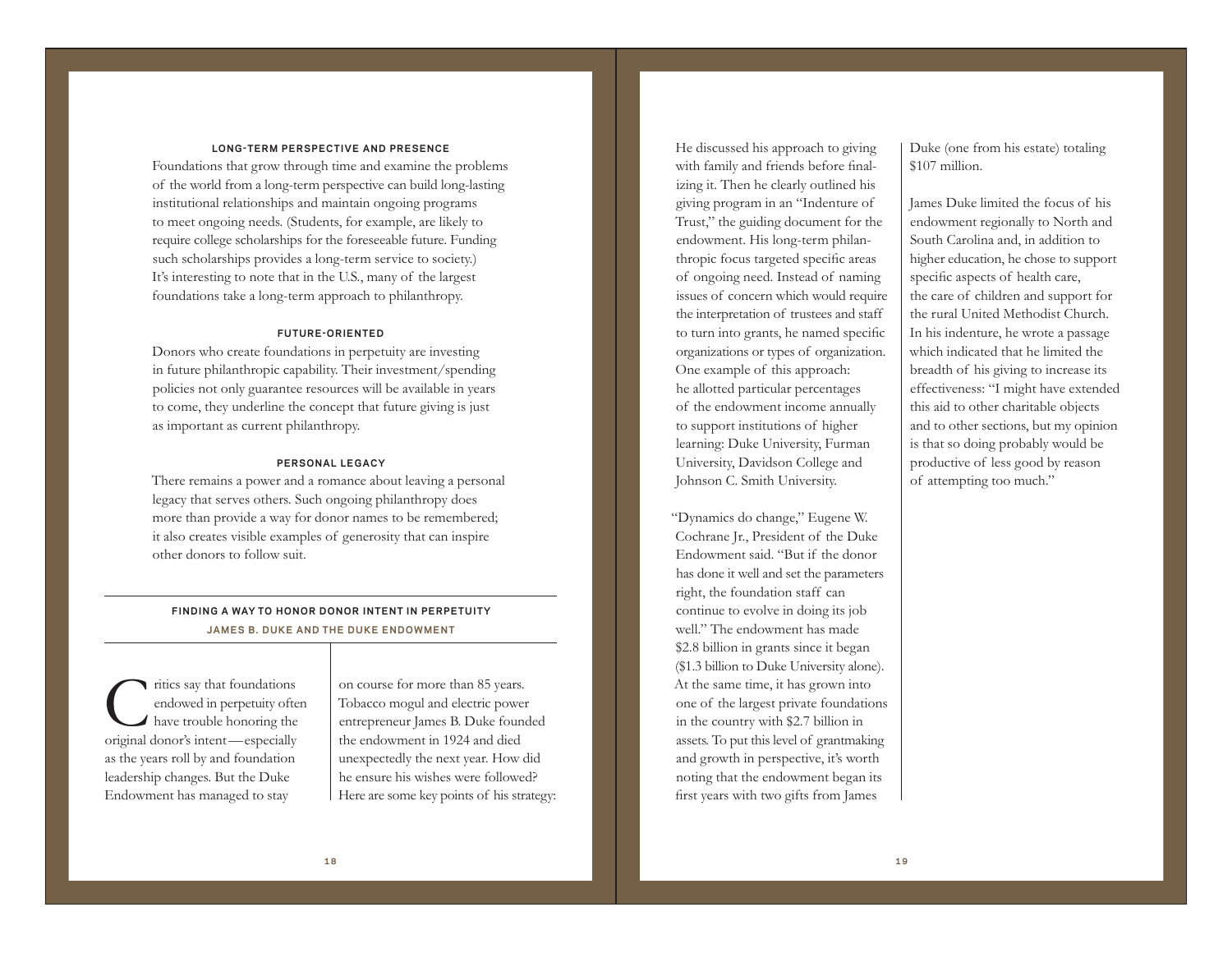# OTHER APPROACHES

LIMITED TERM OR PERPETUITY?

For many donors considering their time horizon, the choice appears that stark and simple. But this kind of "either/or" thinking doesn't suit some donors. These innovators combine aspects of both options or else find entirely different ways to answer the time horizon question. Here are a few examples to get you thinking:

Social enterprise investing offers limited-term programs that often support ongoing socially responsible businesses. The boom in micro-finance is an indication of the lasting impact such short-term philanthropic investments can have.

Foundations or giving programs can adopt a flexible strategy around their time horizon status. They can also be flexible around their approach to investment and spending. They can even plan for future reviews of their timeframe for giving. (See the Rockefeller Brothers Fund case history on page 23.)

Donors can choose to combine aspects of different time horizon approaches. For example, a large foundation in perpetuity can announce they will be dedicating a certain amount of funding to a certain focus area over a limited amount of time. This provides the flexibility to respond to urgent needs in a concentrated timeframe while maintaining the overall status of an ongoing foundation.

Foundations may decide to merge. This move technically ends their individual entities, but continues to work towards their goals in a new organization, which itself is often a foundation in perpetuity. The Silicon Valley Community Foundation

(2011 assets \$2 billion) became one of the largest community foundations in the country when the Community Foundation of Silicon Valley and the Peninsula Community Foundation merged in 2007.

Donors can collaborate with other donors and giving institutions to reach their goals in the timeframe they choose. Giving through a community foundation or through a charitable giving fund can offer the ability to create separate giving programs in perpetuity or with a limited term.

## **HISTORIC GIFT, INNOVATIVE COLLABORATION WARREN BUFFETT**

Warren Buffett's historic pledge to the Gates Foundation (valued at \$31 billion in 2006) was not only uniquely generous, it was also very creative. His design allows him to limit the term of his philanthropy by requiring a rapid spend-down at the same time he attempts to maximize the potential for investment growth.

The gift, 10 million Berkshire Hathaway shares, is being delivered in annual installments over time. But it comes with conditions requiring the money to be used for philanthropy at a rapid rate. Each year since 2008, the total value of the last year's gift must be spent to further the work of the foundation. In 2011, that will be the sum

of \$1.6 billion dollars —all to be spent in just one year. If the same amount were used to start a foundation, it would immediately become the 43rd largest foundation in the U.S. (The Gates say Buffett's intention was to accelerate and deepen their foundation's work.)

With the gift came a significant role in the governance of the foundation. Mr. Buffett became one of three trustees, "helping to shape the vision and develop strategies to address some of the world's most challenging inequities," according to the foundation.

And though Mr. Buffett fully approves of the Gates Foundation's own limited term —it will spend all its resources within 50 years after the deaths of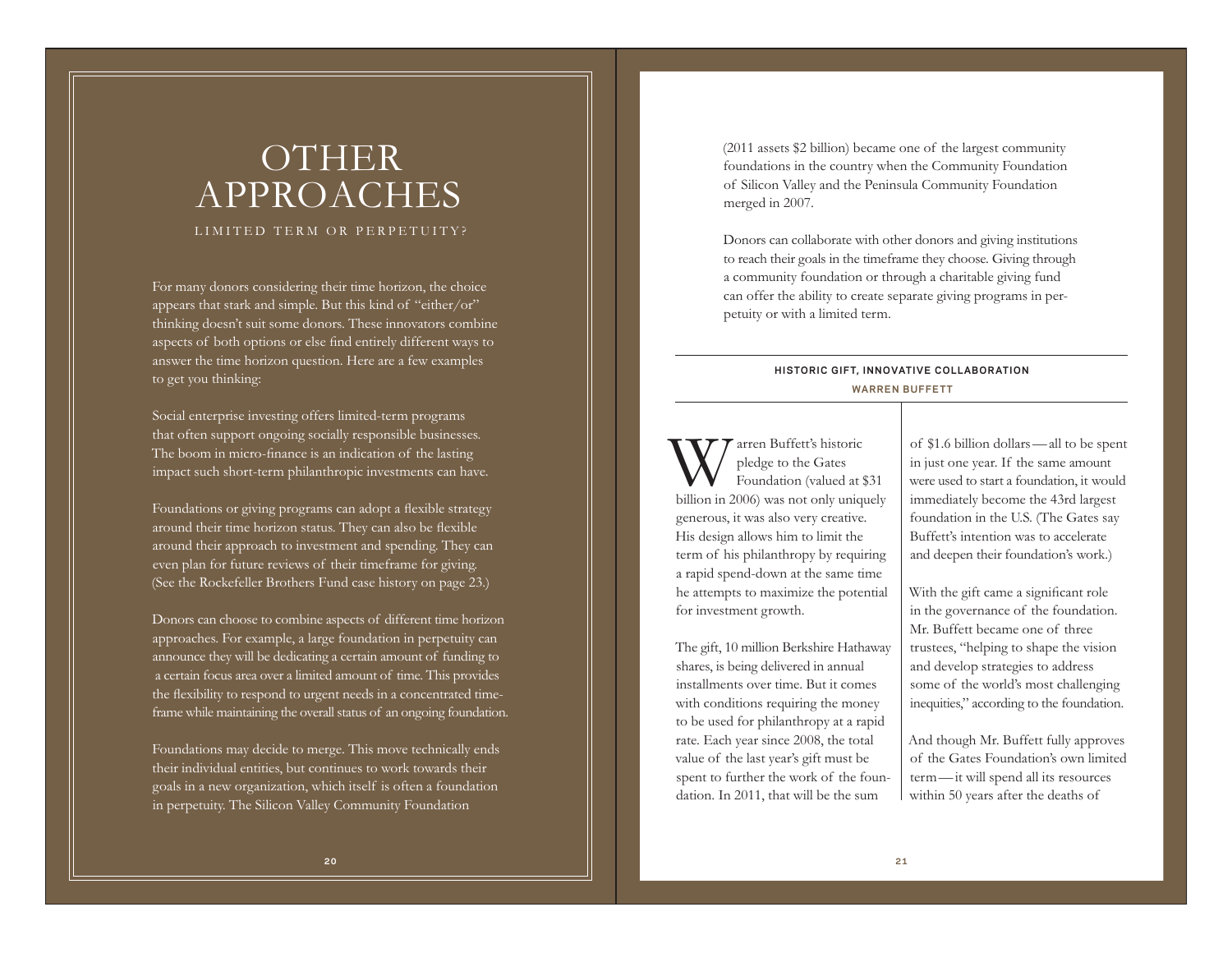Bill and Melinda Gates—he also has an eye on how his gift can grow as an investment for the foundation. The Berkshire shares, he says, are "an ideal asset to underpin the longterm well-being of a foundation." Each year, five percent of the shares are donated. So even as the amount of shares reduces over time, their value may well rise, increasing the value of the pledge even as it's being paid out.

When Mr. Buffett dies, his will stipulates that shares in Berkshire Hathaway must be used for philanthropic purposes within ten years after his estate is settled. This stipulation will affect any remaining shares covered by his pledge to the Gates Foundation.

In addition, one of the conditions of the pledge is that either Bill or Melinda Gates must still be alive and actively involved in the management of the foundation. Through this device, Mr. Buffett ensured that someone he trusts will be directing the use of the gift—even after his death.

Each year since 2008, the total value of the last year's gift must be spent to further the work of the foundation.

## **AN EVOLVING TIME HORIZON ROCKEFELLER BROTHERS FUND**

When a new generation of the Rockefeller family began to serve on the board of the Rockefeller Brothers Fund in the 1970s, the founding trustees (the children of John D. Rockefeller, Jr.) decided it was time to re-evaluate the time frame for its giving.

After a difficult discussion among the trustees, they decided to use approximately half the endowment on a series of major grants to institutions where the Fund and the family felt it bore a unique responsibility. The remaining half of the endowment was preserved for future generations of leadership so that the fund could continue operating.

In 2005, the trustees revisited the idea of the philanthropy's time horizon, asking the question: What legacy should be passed on to the next generation of trustees?

This time, the trustees decided that the fund should maintain a significant philanthropic program for future generations. However, it also decided it would not adopt "an absolute position in regard to the perpetuity of the Fund." (As part of its governance,

RBF has established a Statement of Perpetuity, which can be found on its website: www.rbf.org/content/ statement-perpetuity)

In regard to investment policy, the trustees decided on a long-term approach that would preserve the real value of the endowment. But, at the same time, the trustees reserved the right to spend down the endowment in urgent situations in order to fulfill the mission of the fund.

Importantly, they also suggested that succeeding generations of trustees address the issue of perpetuity "in light of their own times."

Neva Goodwin is a former vice chairman of the Rockefeller Brothers Fund trustees. She feels that foundations should have mandates flexible and broad enough to value the power of collaboration, not only with other current funders, but also with generations of funders yet to come.

In supporting a flexible commitment to preserving the endowment, Goodwin notes that "Institutions allow people to share ideas, to build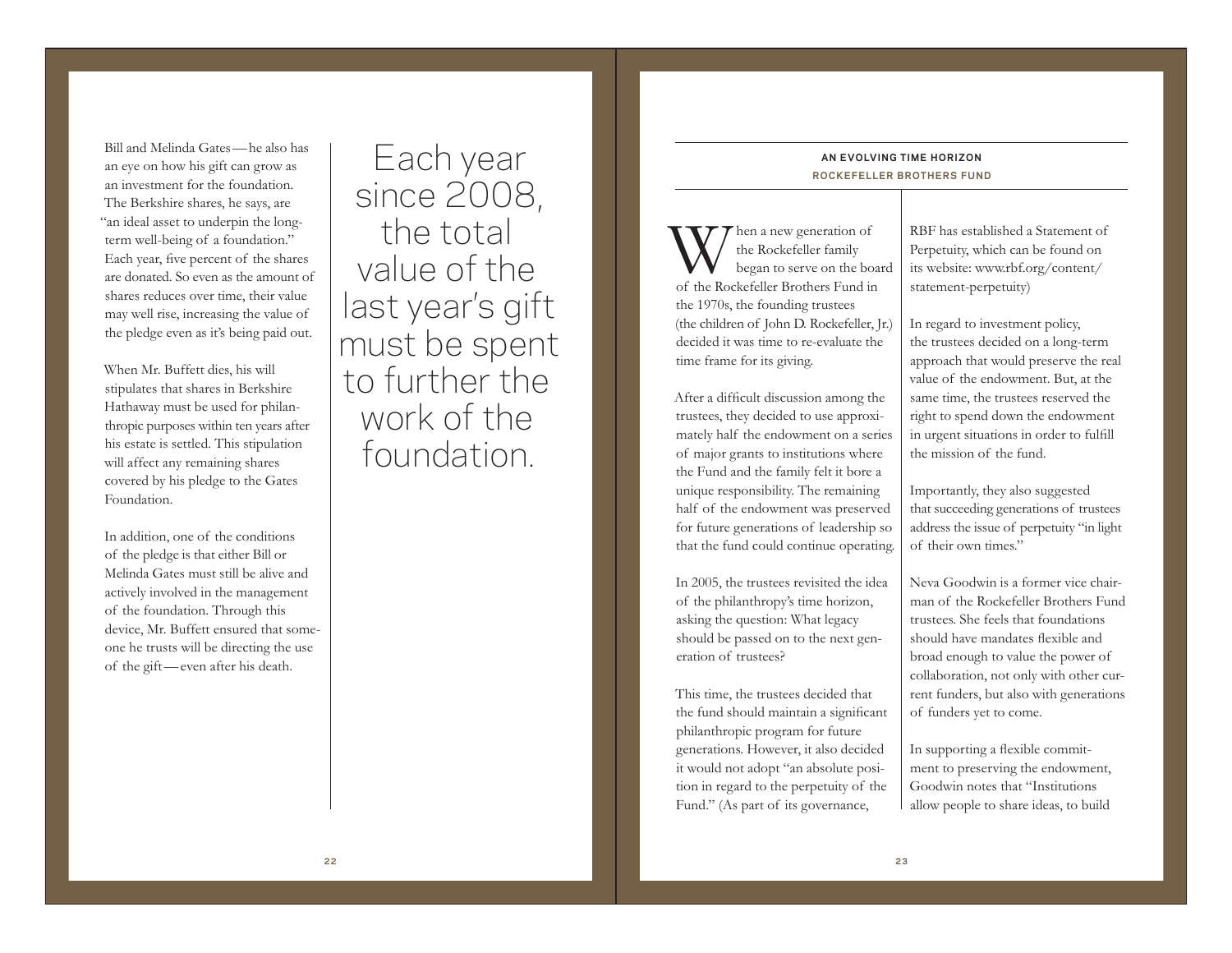on one another's achievements, to work over the long term on problems that require a long-term approach. Look for the systemic causes … keep asking the question: What makes the world a better place? If you keep asking that over and over again, you are prepared to respond to change … The responsibility to keep asking those questions is a critical part of the responsibility of the trustees."

Foundations should have mandates flexible and broad enough to value the power of collaboration, not only with other current funders, but also with generations of funders yet to come.

# MOVING FORWARD

Philanthropists are often experienced decision-makers. So it's natural for them to ask: What are my options? Once they have a satisfactory answer to that question, they usually seek reliable information on how to decide wisely among their options.

To this end, personal advisors and professional philanthropic advisors can be useful. Still, there is some information only the philanthropists themselves can provide.

When it comes to setting a time horizon on philanthropy, the most important question hinges on personal values. What is the purpose of your giving? Once donors know the answer to that question, it becomes much easier to decide how long a foundation or giving program should last.

For billionaire Warren Buffett, knowing his philanthropic purpose means he doesn't need to create a foundation or an endowment. In his giving pledge letter, he wrote: "I want the money spent on current needs." Many other philanthropists will see their purpose differently and will choose to create a giving vehicle without a specific endpoint so they can address long-term challenges.

In the end, the time frame for philanthropy depends on the problem or problems a donor seeks to address. In that sense, the best time horizon will always be set according to a donor's own motivations and goals.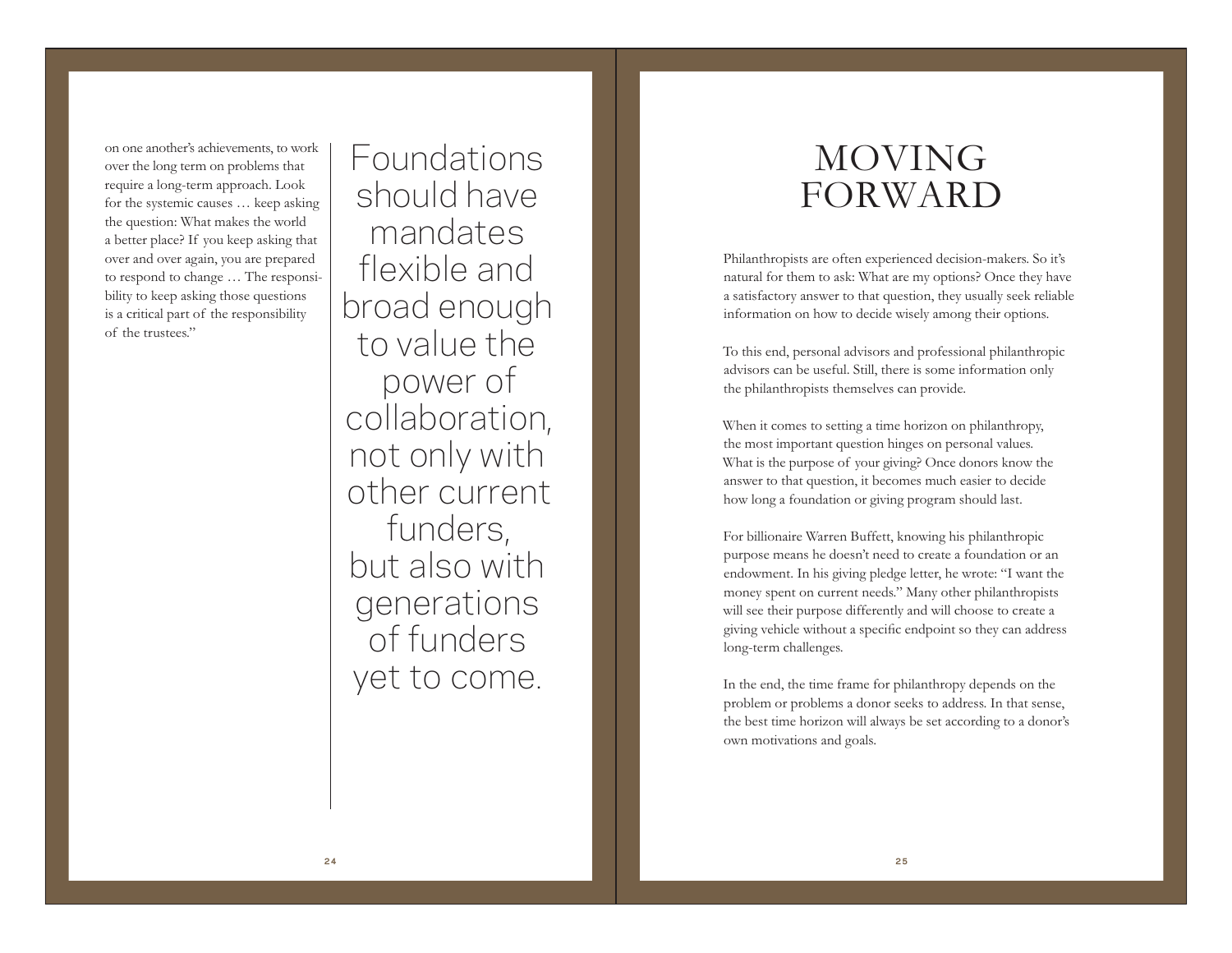# FOUR OPTIONS

## A QUICK SUMMARY

### **1**

#### **GIVING WHILE LIVING**

ADVANTAGES Personal involvement—opportunity to apply donor skills and experience Donor intent protected Fast deployment Big investments with big potential Concern about burdening family with inheritance and/or philanthropic duties

### DRAWBACKS

Complex timing and planning Harder to collaborate Tends to favor big nonprofits Harder to take the long view Will new giving sources emerge?

### **2**

#### **DEFINED ENDPOINT**

ADVANTAGES Clear goals and timeline Clear information for nonprofits Timing can relate to issue, not donor Good structure for collaboration

DRAWBACKS Underestimating challenge Artificial deadlines Complex management

## **3 ENDOWING IN PERPETUITY**

ADVANTAGES Allows for evolution Principal can support granting Forms the ongoing "capital market" for nonprofit sector Structured for very long-term efforts

DRAWBACKS Principal not fully utilized Institution can "calcify" Donor intent may drift

## **4**

#### **OTHER APPROACHES**

#### ADVANTAGES

Elements from perpetuity and limited-term options can be combined Collaborations and even mergers offer new ways to achieve goals An open approach to time horizon can lead to other philanthropic actions like social enterprise investment

### DRAWBACKS

Lack of certainty can affect grantees and donor partners Personal and institutional legacy can be obscured in collaborations or mergers Investments can suffer without a clear strategy